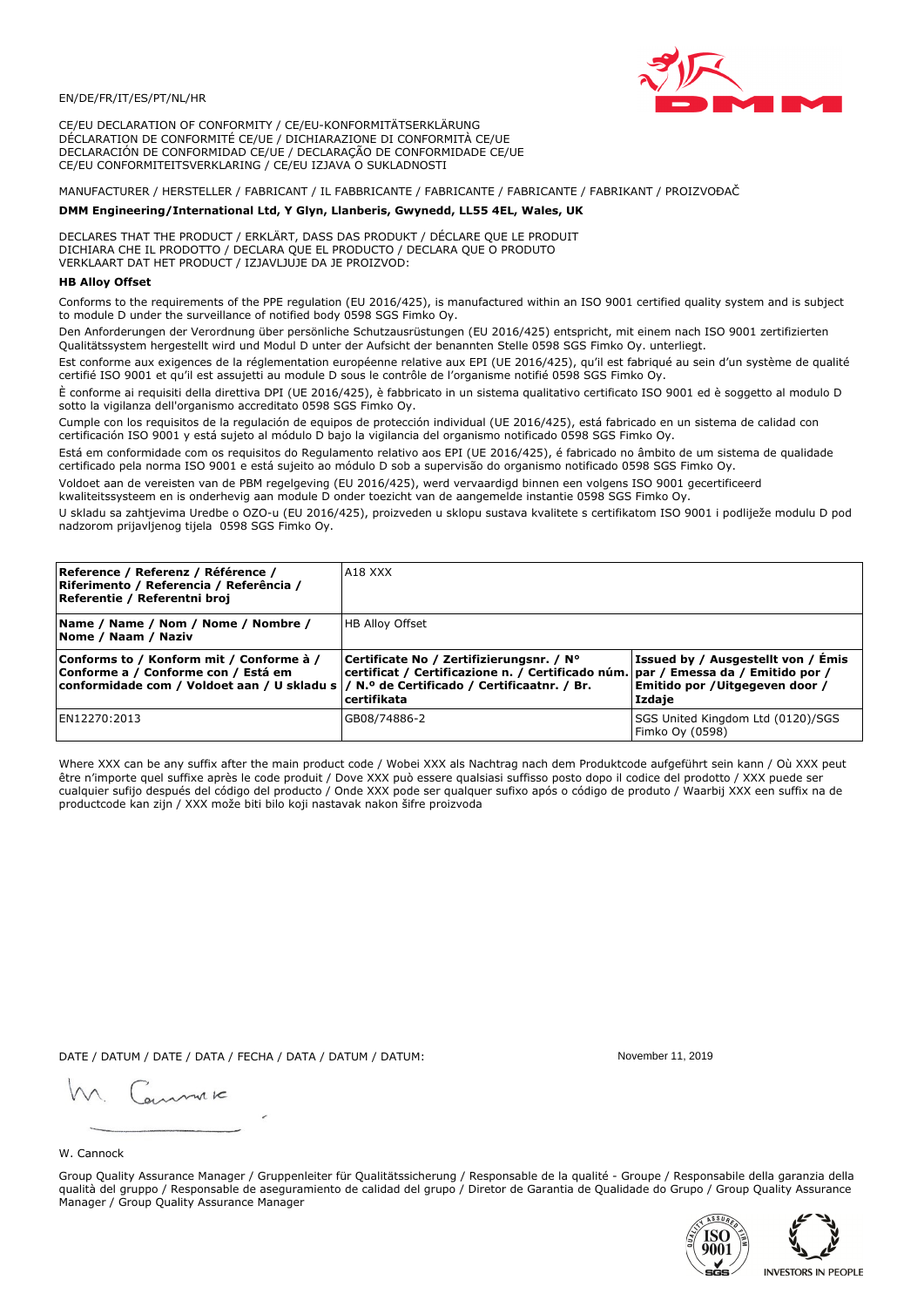

CE/EU-SAMSVARSERKLÆRING / CE/EU-FÖRKLARING OM ÖVERENSSTÄMMELSE CE/EU-VAATIMUSTENMUKAISUUSVAKUUTUS / CE/EU-OVERENSSTEMMELSESERKLÆRING DEKLARACJA ZGODNOŚCI WE/UE / CE/EU PROHLÁŠENÍ O SHODĚ CE/EÚ VYHLÁSENIE O ZHODE / DIKJARAZZJONI TA' KONFORMITÀ TAL-KE/UE

# PRODUSENT / TILLVERKAREN / VALMISTAJA / PRODUCENT / PRODUCENT / VÝROBCE / VÝROBCA / IL-MANIFATTUR

### DMM Engineering/International Ltd, Y Glyn, Llanberis, Gwynedd, LL55 4EL, Wales, UK

ERKLÆRER AT PRODUKTET / INTYGAR ATT PRODUKTEN / VAKUUTTAA, ETTÄ TÄMÄ TUOTE / ERKLÆRER, AT PRODUKTET / OŚWIADCZA, ŻE<br>WYRÓB / PROHLAŠUJE, ŽE PRODUKT / VYHLASUJE, ŽE VÝROBOK / JIDDIKJARA LI L-PRODOTT:

Overholder kravene i PVU-forordningen (EU 2016/425), er produsert innenfor et ISO 9001-sertifisert kvalitetssystem og er underlagt modul D under overvåkning av teknisk kontrollorgan 0598 SGS Fimko Oy.

Uppfyller kraven för PPE-reglerna (EU 2016/425), tillverkas inom ett ISO 9001-certifierat kvalitetssystem och är föremål för modul D under övervakning av anmält organ 0598 SGS Fimko Oy.

Noudattaa henkilönsuojaimia koskevan asetuksen (EU 2016/425) vaatimuksia, on valmistettu ISO 9001 -sertifioidun laatujärjestelmän mukaisesti ja että siihen sovelletaan ilmoitetun laitoksen 0598 SGS Fimko Oy.:in alaista D-moduulia.

Overholder kravene i forordningen om personlige værnemidler (EU 2016/425), er fremstillet i inden for det certificerede ISO 9001-

kvalitetssystem, og er underlagt modul D under overvågning af det bemyndigede organ 0598 SGS Fimko Oy.

Spełnia wymogi rozporządzenia w sprawie środków ochrony indywidualnej (UE 2016/425), jest produkowany w ramach systemu jakości zgodnego z ISO 9001 i podlega modułowi D pod nadzorem jednostki notyfikowanej 0598 SGS Fimko Oy.

Zařízení splňuje požadavky nařízení o osobních ochranných prostředcích 2016/425, je vyrobeno v systému řízení jakosti certifikovaném podle normy ISO 9001 a podléhá modulu D pod dohledem notifikované osoby č. 0598 SGS Fimko Oy.

Spĺňa požiadavky Nariadenia Európskeho parlamentu a Rady (EÚ) 2016/425 o osobných ochranných prostriedkoch, je vyrobený v rámci systému kvality certifikovaného podľa normy ISO 9001 a podlieha modulu D pod dohľadom notifikovaného orgánu č. 0598 SGS Fimko Oy.

Jikkonforma mar-rekwiżit tar-Regolament dwar il-PPE (UE 2016/425), u huwa manifatturat f'sistema ta' kwalità certifikata għall-ISO 9001 u soggett għall-modulu D taħt is-sorveljanza tal-korp notifikat 0598 SGS Fimko Oy.

| Referanse / Referens / Viite / Reference / Nr   A18 XXX<br>referencyjny / Reference / Značka /<br>Referenza                                                                                                       |                                                                                                         |                                                                                                         |
|-------------------------------------------------------------------------------------------------------------------------------------------------------------------------------------------------------------------|---------------------------------------------------------------------------------------------------------|---------------------------------------------------------------------------------------------------------|
| Navn / Namn / Nimi / Navn / Nazwa /<br> Jméno / Názov / Isem                                                                                                                                                      | <b>HB Alloy Offset</b>                                                                                  |                                                                                                         |
| Overholder / Uppfyller kraven för / Vakuus<br>myönnetty perustuen standardiin: /<br> Overholder / Spełnia wymogi / Je ve shodě s $ \tilde{C} $ . certifikátu / Čertifikat Nru<br>/ Je v zhode s / Jikkonforma ma' | Sertifikatnr. / Certifikatnr. / Sertifikaattinro /<br>Certifikat nr. / Certyfikat nr / Č. certifikátu / | Utstedt av / Utfärdat av /<br>Myöntänyt / Udstedt af / Wydany<br>przez / Vydal / Vydal / Maħruġ<br>minn |
| EN12270:2013                                                                                                                                                                                                      | GB08/74886-2                                                                                            | SGS United Kingdom Ltd (0120)/SGS<br>Fimko Oy (0598)                                                    |

Der XXX kan være ethvert suffiks etter produktkoden / Där XXX kan vara valfri ändelse efter produktkoden / Jossa XXX voi olla mikä tahansa tuotekoodin jälkeen tuleva liite. / Hvor XXX kan være ethvert suffiks efter produktkoden / gdzie XXX może być dowolnym przyrostkiem po kodzie produktu / Kde XXX může být jakákoliv přípona za kódem produktu / Kde XXX môže byť akákolyek prípona za kódom výrobku. / Fejn XXX jista ikun kwalunkwe suffiss wara l-kodići tal-prodott

DATO / DATUM / PÄIVÄMÄÄRÄ / DATO / DATA / DATUM / DÁTUM / DATA:

November 11, 2019

annuic

W. Cannock

Group Quality Assurance Manager / Group Quality Assurance Manager / Group Quality Assurance Manager / Group Quality Assurance Manager / Kierownik ds. Zarządzania Jakością Grupy / Group Quality Assurabce Manager / Manažér riadenia kvality v rámci skupiny / Maniger tal-Assigurazzjoni tal-Kwalità tal-Grupp